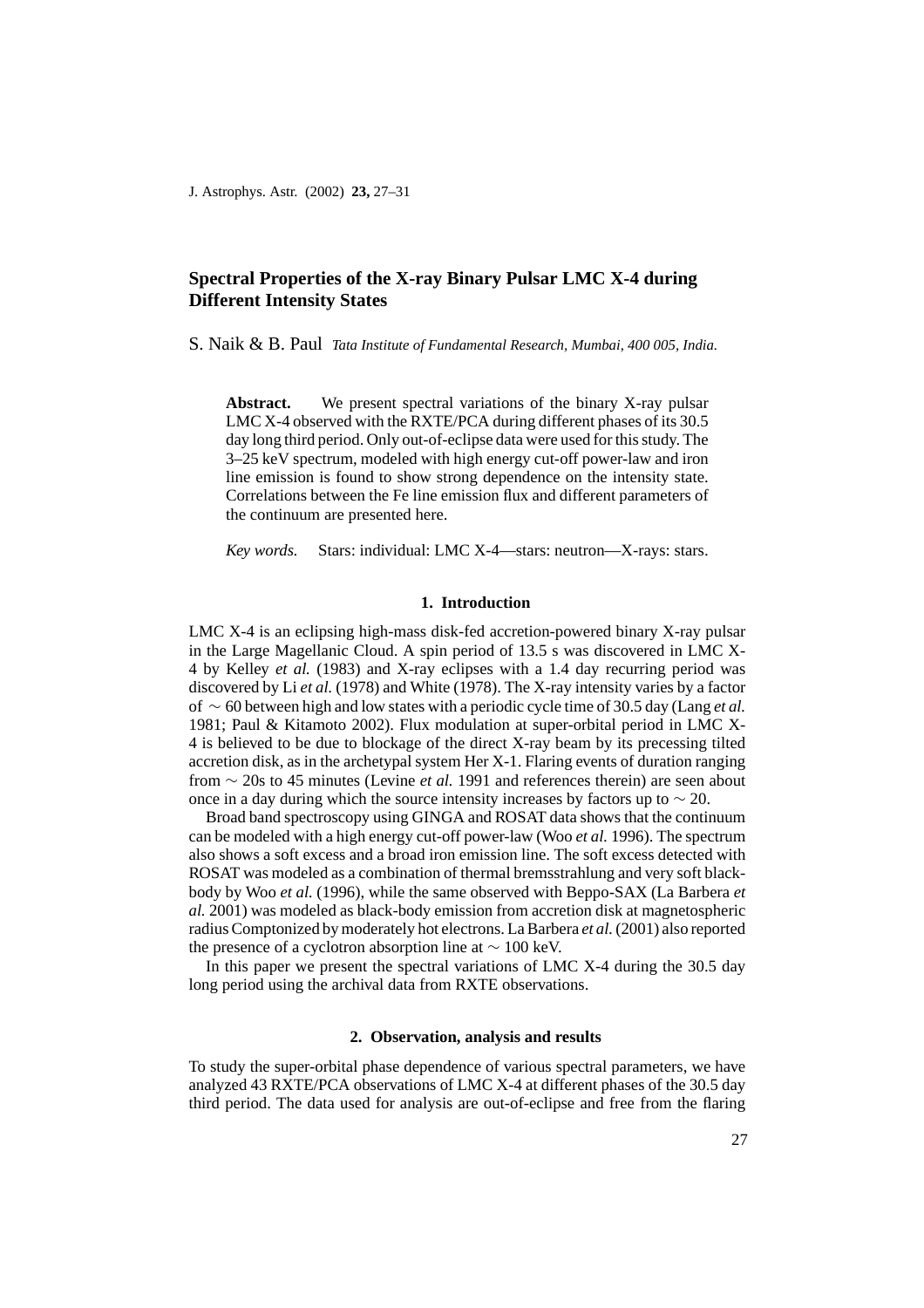#### 28 *S. Naik & B. Paul*

state. Energy spectra in 129 channels were generated from the Standard 2 mode PCA data. The standard procedures for data selection, and response matrix generation were followed. Background estimation was done using both bright and faint models of RXTE/PCA according to different intensity states of the source at different phases. We restricted our analysis to 3–25 keV energy range. Data from all five PCUs are added together. We have fitted the energy spectrum of the source using a model consisting of blackbody, power law and a high energy cutoff as model components. We have included a Gaussian line near the expected  $K_\alpha$  emission from iron and absorption edge due to iron. The value of equivalent hydrogen column density  $N_H$  was set to have a lower threshold of  $0.055 \times 10^{22}$ cm<sup>-2</sup> which is the Galactic column density towards this source. The blackbody temperature was kept fixed at  $kT = 0.2$  keV, while the center and width of the iron emission line was fixed at 6.4 keV and 0.65 keV respectively with free normalization. The variation in 3–25 keV source flux during the RXTE/PCA observations are shown in the left panel of Fig. 1 whereas the right panel of Fig. 1 shows the energy spectrum for one of the observations at high intensity state. The variation of iron line flux and iron equivalent width with the source flux in 7–25 keV energy range are shown in the left and right panels of Fig. 2 respectively.

The results obtained from this work are summarized as follows.

- The iron emission line flux is found to be directly correlated with the source flux in 7–25 keV energy range.
- The source spectrum is found to be flat with power-law photon index in the range 0.5–0.7 during low intensity state (source flux  $\leq 3 \times 10^{-10}$  ergs cm<sup>-2</sup> s<sup>-1</sup> at 3– 25 keV energy range) whereas during high intensity state, the spectrum is steep with power-law photon index in the range  $0.7-0.9$ .
- Equivalent width of the iron emission line is found to be highly variable in the range 0.25–1.1 keV during low intensity state (source flux  $\leq 2 \times 10^{-10}$  ergs cm<sup>-2</sup>  $s^{-1}$  in 7–25 keV energy range), whereas it remains almost constant (0.2–0.35 keV)



**Figure 1(a).** Average background-subtracted X-ray flux in 3 - 25 keV energy range obtained from the RXTE/PCA observations of LMC X-4 in 1998. The points marked by " $\bullet$ " are for the observations which were made outside the selected time range and have been included here based on the phase of the super-orbital period. These observations are used to get a better coverage of low intensity state.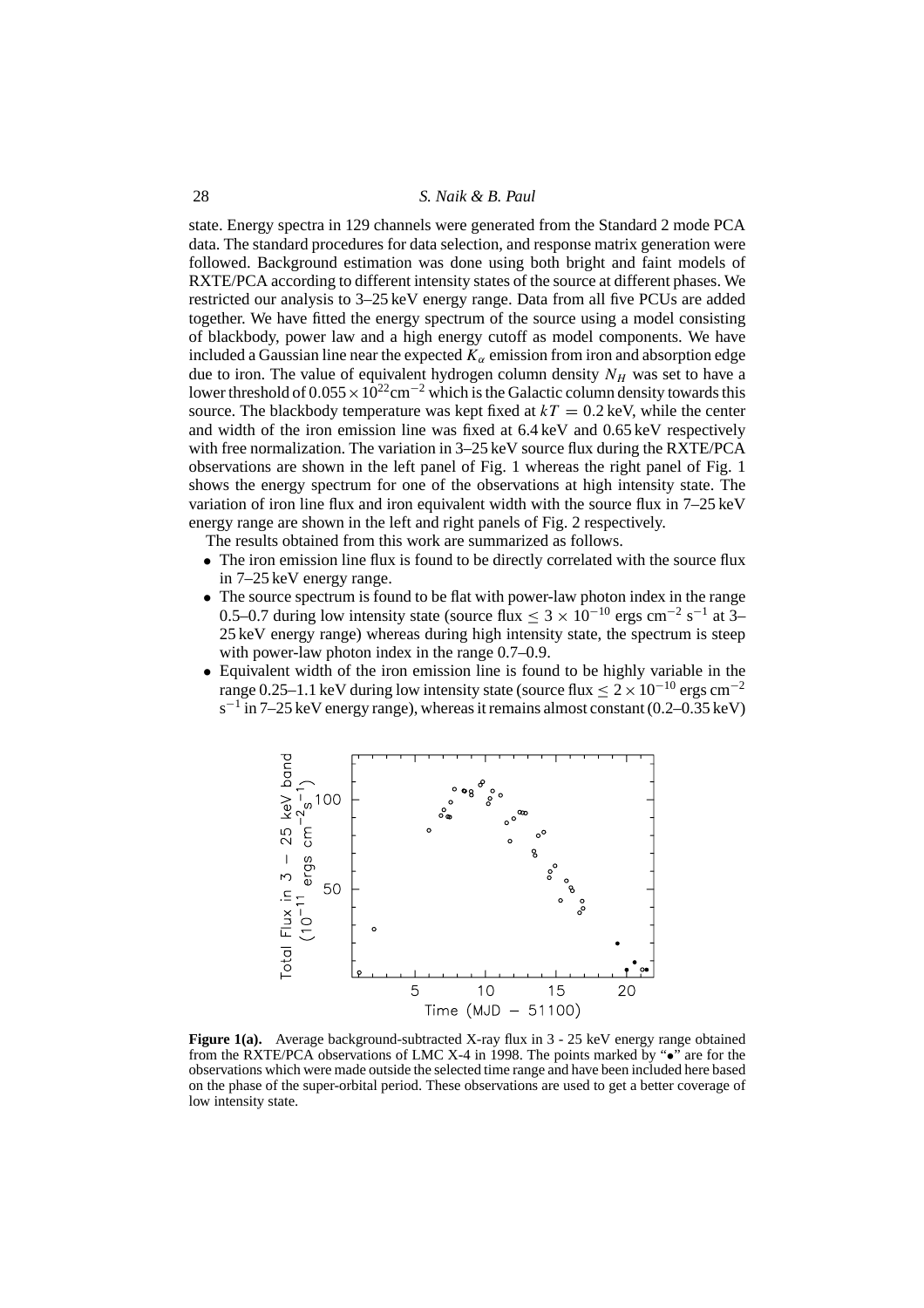

Figure 1(b). The figure shows the observed count rate spectrum of LMC X-4 on 1998 October 22nd. The best fit model consists of a blackbody ( $kT = 0.2$  keV), a power law and a high energy cutoff. The iron emission line was kept fixed at 6.4 keV with width of 0.65 keV.



**Figure 2(a).** The figure shows the variation in iron line flux with the source flux in  $7 - 25$  keV energy band.

during the high intensity state with source flux  $\geq 2 \times 10^{-10}$  ergs cm<sup>-2</sup> s<sup>-1</sup> in 7–25 keV energy range.

### **3. Discussion**

According to the results of the present work, it is observed that iron intensity correlates very well with the continuum intensity in 7–25 keV energy range. The equivalent width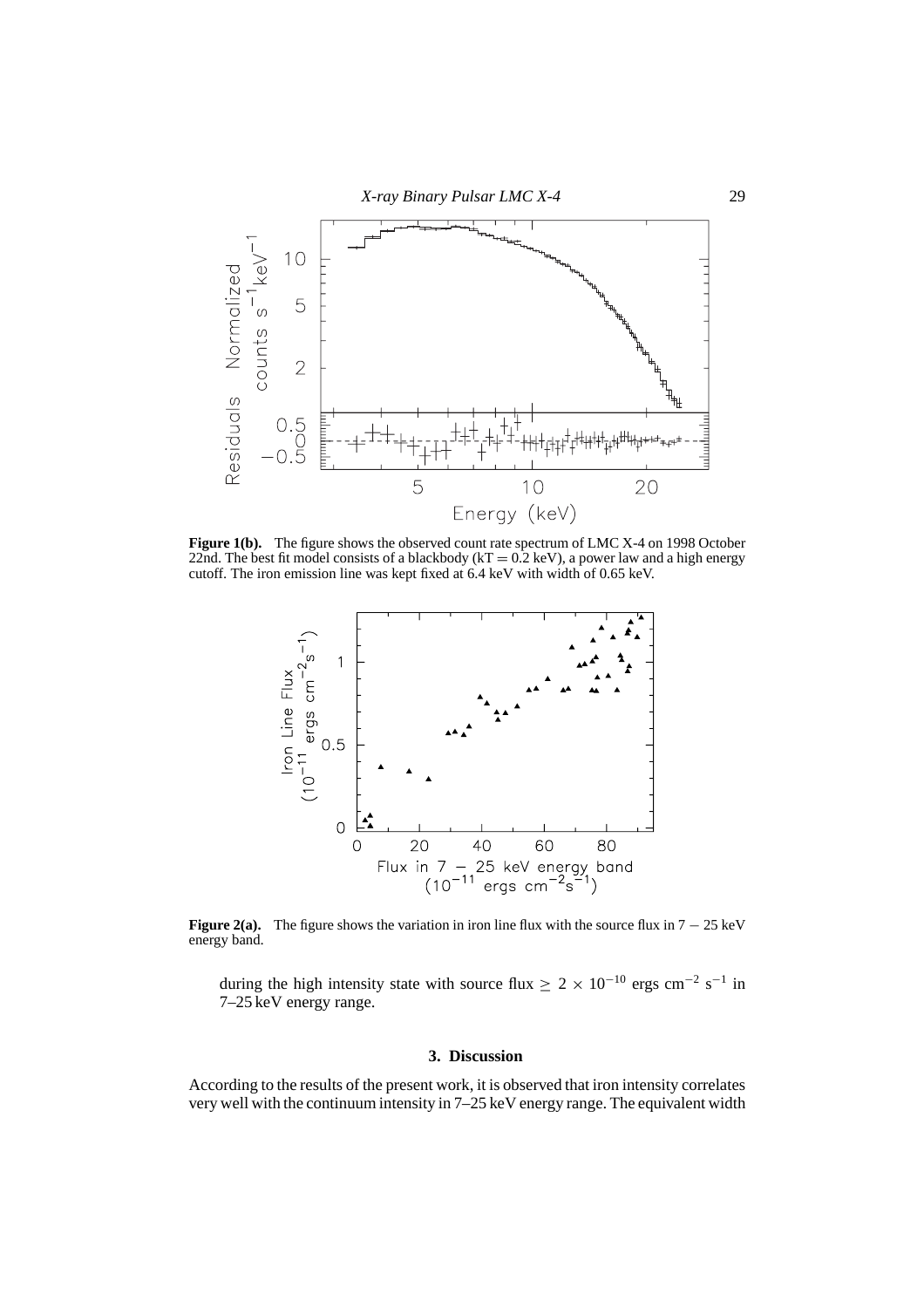

**Figure 2(b).** The variation in equivalent width of the iron emission line with the source flux in 7–25 keV energy range is shown. It is observed that the iron equivalent width is high when the source flux is low.

of the iron emission line is very high at low luminosity. Similar thing was found in Vela X-1 (Becker *et al.* 1979; White *et al.* 1983). In Vela X-1, it can be due to increase in absorption caused by the stellar wind of the primary.

Nagase *et al.* (1986) studied the change in equivalent widths of iron emission line against the column density of matter in the line of sight for Vela X-1. Similar studies were done for GX 301-2 by Makino *et al.*(1985) and for Her X-1 by Makishima (1986). These results suggest that the column density averaged over the whole direction does not change appreciably, whereas the absorption column density along the line of sight changes drastically with time and orbital phase. Inoue (1985) and Makishima (1986) estimated the equivalent widths of the fluorescence iron line emission from neutral matter in a sphere surrounding the X-ray source using a power law type incident spectrum. They found that, if the matter is located between the X-ray source and the observer, the continuum spectrum is absorbed by the matter resulting in increasing the equivalent width monotonically with the column density as observed in GX 301- 2 (Makino *et al.* 1985). However, when the X-ray source is hidden by some thick material, the equivalent width remains almost constant (∼ 1 keV) (as observed from Vela X-1 during the eclipse; Nagase *et al.* 1984). In case of accretion powered X-ray pulsars, if the compact object is hidden from direct view by the accretion disk and only X-rays scattered into the line of sight by an accretion disk corona or wind are visible, the iron equivalent width can be higher. This may explain the higher value of iron equivalent width during the low intensity states of LMC X-4.

### **4. Acknowledgement**

The work of SN is partially supported by the Kanwal Rekhi Scholarship of the TIFR Endowment Fund. This research has made use of data obtained through the High